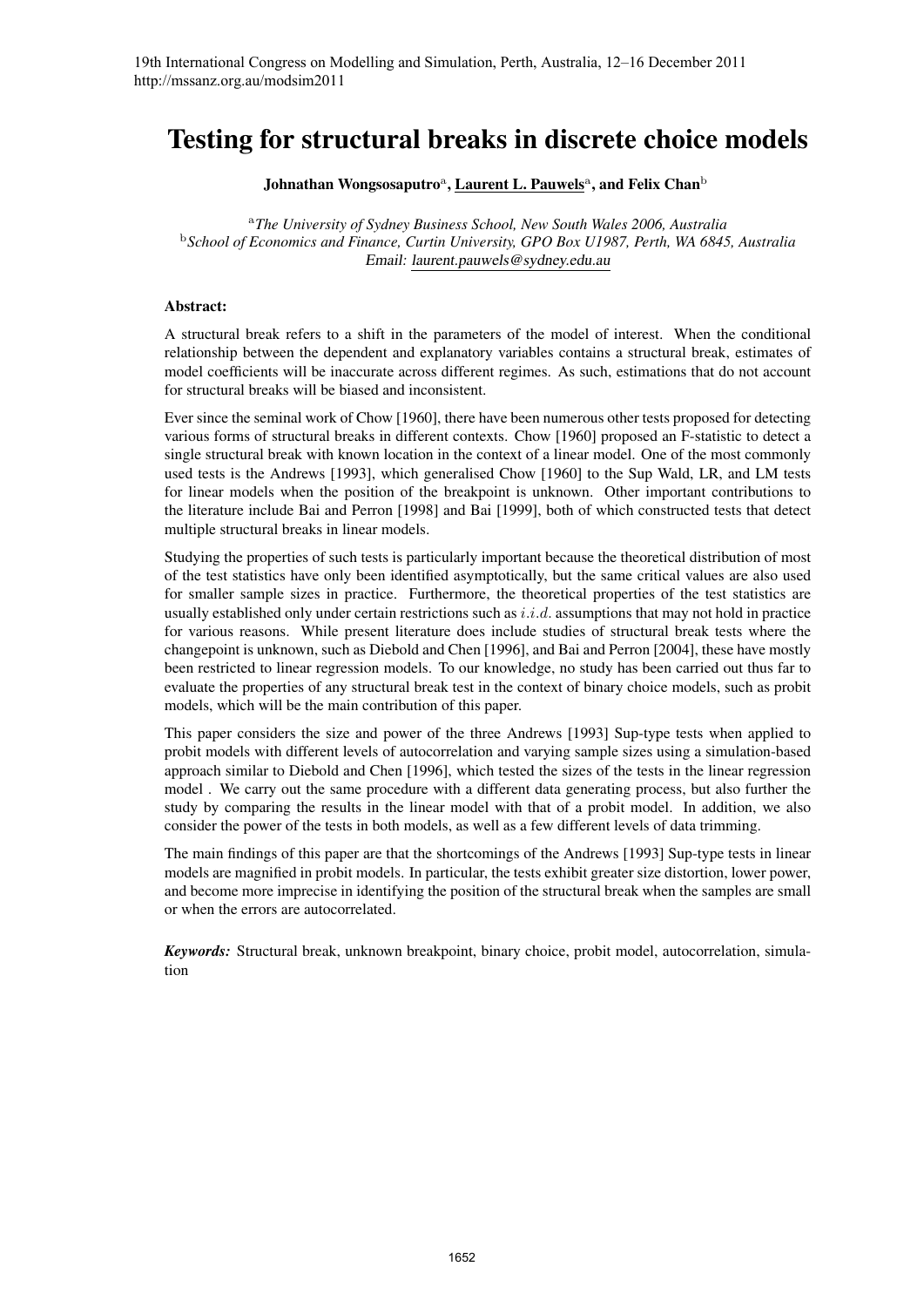J. Wongsosaputro, L. Pauwels and F. Chan, Structural break tests in binary choice models

### 1 BINARY CHOICE MODELS AND THE ANDREWS [1993]

This paper considers two models, one linear and one probit, both of which consist of a single explanatory variable. Under the null hypothesis of no structural change, the restricted models are as follows:

**Linear model:** 
$$
y_t^* = \beta x_t + \epsilon_t
$$
, **Problem model:**  $y_t = \begin{cases} 1 & \text{if } y_t^* < 0 \\ 0 & \text{otherwise} \end{cases}$ , (1)

The explanatory variable,  $x_t$ , and error terms,  $\epsilon_t$ , are the same across both models, but they influence the dependent variable,  $y_t$ , in different ways. In the linear model,  $y_t^*$  has a linear relationship with  $x_t$  and  $\epsilon_t$ , with the relative influence of both inputs depending on the magnitude of the coefficient,  $\beta$ . This implies that  $\beta$  has a direct impact on  $y_t$ . In the probit model,  $y_t^*$  is an unobserved latent variable that influences the observed binary variable  $y_t$ . As a result,  $\beta$  no longer impacts  $y_t$  directly and instead influences the probability of  $y_t$  taking on one of two values.

In the linear case, the unrestricted model containing a single break is defined as

$$
y_t^* = \beta_1 x_t + \epsilon_t, \qquad t = 1, ..., \pi T,y_t^* = \beta_2 x_t + \epsilon_t, \qquad t = (\pi T + 1), ..., T.
$$
\n(2)

while the unrestricted probit model is

$$
y_t = \begin{cases} 1 & \text{if } y_t^* < 0 \\ 0 & \text{otherwise} \end{cases}, \quad t = 1, ..., \pi T,
$$
  

$$
y_t = \begin{cases} 1 & \text{if } y_t^* < 0 \\ 0 & \text{otherwise} \end{cases}, \quad t = (\pi T + 1), ..., T,
$$
 (3)

where  $\pi$  denotes the proportion of observations before the breakpoint in the unrestricted model being estimated, and  $\pi T$  denotes the position of the breakpoint. Under the Andrews [1993] framework, the null hypothesis assuming no structural break in the data is tested against the alternative of a single structural break:

$$
H_0: \beta_t = \beta \text{ for all } t \ge 1 \text{ for some } \beta_0 \in B \subset R^p.
$$
  

$$
H_{1T}: \beta_t = \begin{cases} \beta_1(\pi) & \text{for } t = 1, ..., \pi T \\ \beta_2(\pi) & \text{for } t = \pi T + 1, ... \end{cases}
$$

In the linear model,  $W$ ,  $LM$ , and  $LR$  will be

$$
W(\pi) = T\left[\frac{\hat{\epsilon}^T\hat{\epsilon} - \hat{\epsilon}_1^T\hat{\epsilon}_1 - \hat{\epsilon}_2^T\hat{\epsilon}_2}{\hat{\epsilon}_1^T\hat{\epsilon}_1 + \hat{\epsilon}_2^T\hat{\epsilon}_2}\right], LM(\pi) = T\left[\frac{\hat{\epsilon}^T\hat{\epsilon} - \hat{\epsilon}_1^T\hat{\epsilon}_1 - \hat{\epsilon}_2^T\hat{\epsilon}_2}{\hat{\epsilon}^T\hat{\epsilon}}\right], LR(\pi) = T\ln\left[\frac{\hat{\epsilon}^T\hat{\epsilon}}{\hat{\epsilon}_1^T\hat{\epsilon}_1 + \hat{\epsilon}_2^T\hat{\epsilon}_2}\right],
$$

with W being asymptotically equivalent to the Chow [1960] test. In the probit model, we define  $l_1(.)$  and  $l_2(.)$  as the log-likelihood before and after the break respectively. The log-likelihood of the unrestricted model will then be  $l_1(.) + l_2(.)$ . When the model is correctly specified with spherical errors, the test statistics are

$$
\mathbf{W}_{T}(\pi) = T\left(\hat{\beta}_{1}(\pi) - \hat{\beta}_{2}(\pi)\right)^{T} \left(\hat{V}_{1}(\pi)/\pi + \hat{V}_{2}(\pi)/(1-\pi)\right)^{-1} \left(\hat{\beta}_{1}(\pi) - \hat{\beta}_{2}(\pi)\right),
$$
  

$$
\mathbf{L}\mathbf{M}_{T}(\pi) = \frac{1}{\pi(1-\pi)} \left(\frac{\partial l_{1}(\hat{\beta})}{\partial \hat{\beta}}\right)^{T} \left[\hat{V}(\pi)^{-1}\right] \left(\frac{\partial l_{1}(\hat{\beta})}{\partial \hat{\beta}}\right), \mathbf{L}\mathbf{R}_{T}(\pi) = 2 \left[l_{1}\left(\hat{\beta}_{1}\right) + l_{2}\left(\hat{\beta}_{2}\right) - l\left(\hat{\beta}\right)\right],
$$

where  $\hat{V}(\pi)$  is estimated using the negative of the hessian matrix in accordance with the information matrix equality.  $\left(\frac{\partial l_1(\hat{\beta})}{\partial \hat{\beta}}\right)$  $\overline{\partial\hat{\beta}}$ ) is the first derivative of the log-likelihood of the subsample before the breakpoint in the unrestricted model evaluated at the maximum likelihood estimate for the restricted model.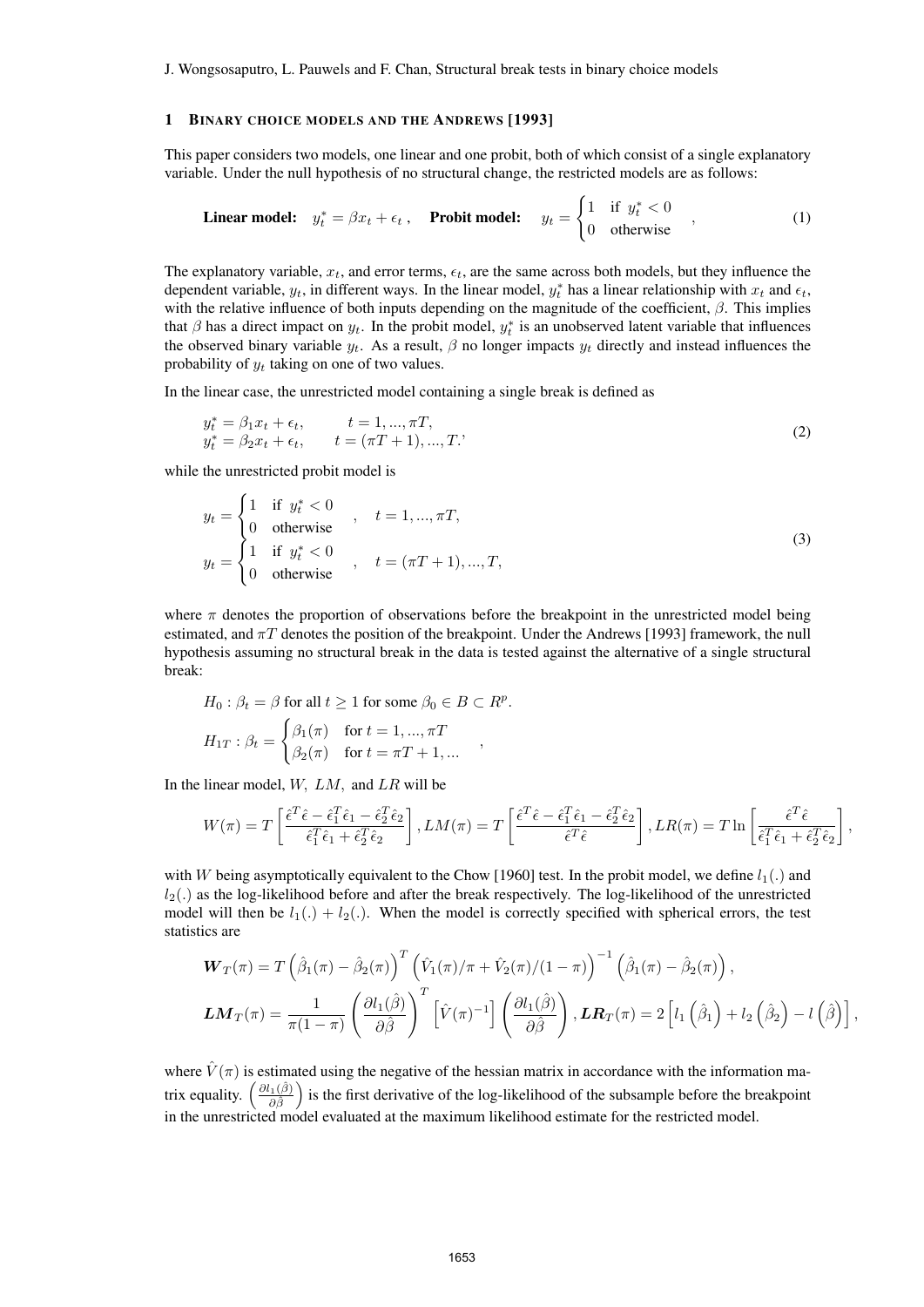When testing the null of no structural break against the alternative of a single structural break, the statistic that is chosen from the three above will then be computed for every observation within a pre-defined region, Π. The corresponding test statistics are then  $\sup_{\pi \in \Pi} W_T(\pi)$ ,  $\sup_{\pi \in \Pi} LM_T(\pi)$ , and  $\sup_{\pi \in \Pi} LR_T(\pi)$ . If must be bounded away from zero and one in order for the the test statistics to converge in distribution. Andrews [1993] provided critical values for various choices of Π, but also arbitrarily suggested  $\Pi = [0.15, 0.85]$ , with 15% trimming on both ends of the sample.

#### 2 CRITICAL VALUES

#### 2.1 Asymptotic critical values

The critical values from Andrews [2003] that are relevant to our simulations are as follows, with  $\pi$  denoting the proportion of trimming on each end:

|       | Significance level |      |       |
|-------|--------------------|------|-------|
| $\pi$ | 10%                | 5%   | $1\%$ |
| .15   | 7.12               | 8.68 | 12.16 |
| .10   | 7.58               | 9.11 | 12.59 |
| .05   | 8.13               | 9.71 | 13.17 |

The critical values shown above are only valid asymptotically, and the test statistics are known to exhibit varying levels of size distortion when those critical values are used in small samples. An alternative method of obtaining critical values is to use bootstrapping.

#### 2.2 Bootstrapping

Bootstrapping, which involves generating bootstrap pseudo-samples through resampling of the data available, has frequently been shown to improve the finite-sample performances of various hypothesis tests. In particular, Diebold and Chen [1996] affirmed a size improvement for the Andrews [1993] tests in small samples even when the data exhibits high persistence.

We carry out parametric bootstrapping using the fast bootstrap procedure introduced in Davidson and MacKinnon [1999] and evaluated in Lamarche [2004]. Unlike the usual procedure where B bootstrap samples are generated at each iteration, the fast bootstrap generates a single bootstrap sample using the using a new set of  $N(0, 1)$  errors at each iteration. The test statistics generated from these bootstrap samples are then used as an approximation of the bootstrap distribution, with the critical values obtained from corresponding percentiles. Davidson and MacKinnon [1999] showed that the fast bootstrap is valid when the test statistic and bootstrap DGP are independent or asymptotically independent, a condition that is satisfied in parametric bootstrapping when the parameters are estimated under the null distribution, which is the case in this paper.

#### 3 SIMULATION DESIGN

The linear and probit models described in equations (1) – (3) are simulated with  $x_t$  and  $\epsilon_t$  defined as

$$
x_t = e_t
$$
,  $e_t \sim N(0, 4)$ , and  
\n $\epsilon_t = \rho \epsilon_{t-1} + u_t$ ,  $u_t \sim N(0, 1)$ ,  $t = 1, ..., T$ .

Such a specification ensures that the performances of the tests are fully comparable across both models, since the inputs,  $x_t$  and  $\epsilon_t$ , are the same in both models. At the same time, varying  $\rho$  allows us to investigate the effect of autocorrelation on the test statistics. For this reason, the models are estimated without accounting for persistence in the errors.

The simulation procedure is as follows:

1. Simulate the linear and probit data as specified in (1) when testing for size and  $(2) - (3)$  when for power with  $x_t$  and  $\epsilon_t$  defined above.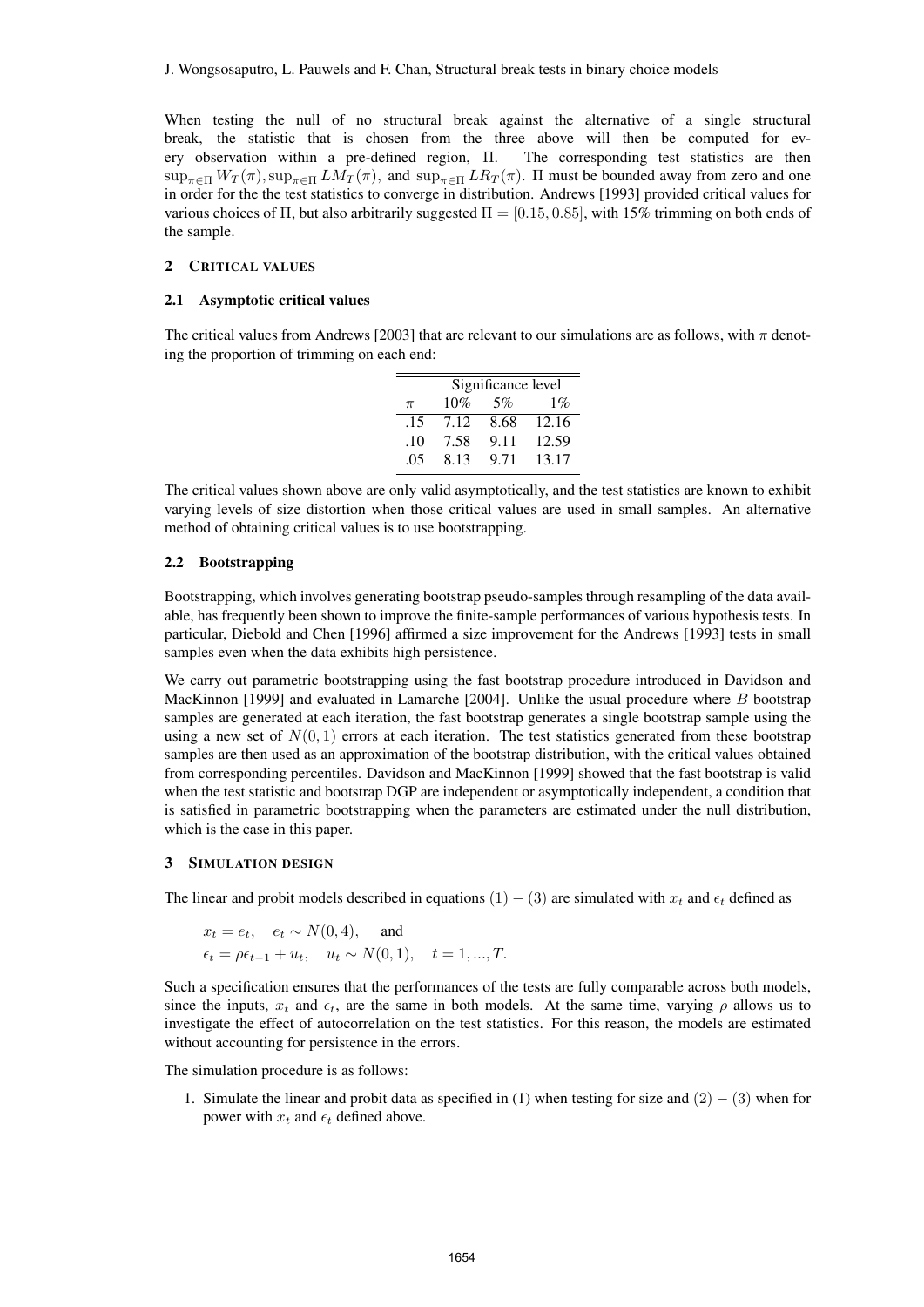- J. Wongsosaputro, L. Pauwels and F. Chan, Structural break tests in binary choice models
	- 2. Estimate  $\hat{\beta}$  in the linear model using OLS and in the probit model using maximum likelihood and Compute  $\sup_{\pi \in \Pi} W_T(\pi), \sup_{\pi \in \Pi} LM_T(\pi)$ , and  $\sup_{\pi \in \Pi} LR_T(\pi)$ .
	- 3. Generate a T-vector of bootstrap residuals,  $\epsilon_t^b$ , where  $\epsilon_t^b \sim N(0, 1)$ .
	- 4. Use  $\epsilon_t^b$  to generate a bootstrap sample under the null for both models by replacing  $\epsilon_t$  with  $\epsilon_t^b$  in (1).
	- 5. Estimate  $\hat{\beta}^b$  in both bootstrap samples and compute the bootstrap test statistics.
	- 6. Repeat steps 1 to 6 for N iterations.
	- 7. Determine the asymptotic size/power for each test based on the proportion of iterations in which the test statistic exceeds the asymptotic critical values in section 2.2.
	- 8. Determine the bootstrap size/power for each test based on the proportion of iterations in which the test statistic exceeds the bootstrap critical values, defined as the value corresponding to the  $(1 - \alpha) \times 100^{th}$  percentile of the N bootstrap test statistics, where  $\alpha$  is the selected nominal size.

When testing for size, we formulate the models as defined, with  $\beta = 1$  throughout. When assessing power against a single structural break, we set a structural break at 0.5T, and simulate two specifications with  $\hat{\beta}_1 = 1, \hat{\beta}_2 = 1.5$ , and  $\hat{\beta}_1 = 1, \hat{\beta}_2 = 2$ . When it comes to power against two breaks, we set structural breaks at 0.3T and 0.7T and three specifications with  $\hat{\beta}_1 = 1$ ,  $\hat{\beta}_2 = 1.5$ , and  $\hat{\beta}_3$  taking on values of 2, 1, and 0.5. We run simulations for values of  $\rho$  between 0 and 0.99 in increments of 0.10, and sample sizes  $T = 10, 30, 50, 100, 250, 500, 1000$ . All simulations are run over  $N = 1000$  iterations.

#### 4 RESULTS

We present our results compactly surface plots, constructed via OLS regressions against third-degree expansions and cross-products of the simulation parameters. For brevity, only selected results for 15% trimming and 10% significance level are shown. Asymptotic and bootstrap results are denoted by the prefix Asy and Boot respectively, followed by the name of the test and the suffixes −L for linear models and  $-P$  for probit models.

#### 4.1 Size

The surface plots of the sizes in linear models mirror the results shown in Diebold and Chen [1996]. The empirical sizes of the asymptotic test statistics converge to their nominal sizes when the sample size is large, as expected. In smaller samples,  $AsySupLM - L$  is undersized, while  $AsySupLR - L$  and  $AsySupWald-L$  are oversized. Bootstrapping reduces the size distortion caused by the smaller sample size, as evidenced by the flatter surface of  $BootSupLM - P$ . Diebold and Chen [1996], however, found that the the bootstrap test statistics remained close to perfect in the presence of high autocorrelation, while we observed a slight positive distortion in  $BootSup - L$ . This can be attributed to a difference in model specifications, as well as our use of the fast parametric bootstrap as opposed to Diebold and Chen [1996]'s empirical bootstrap.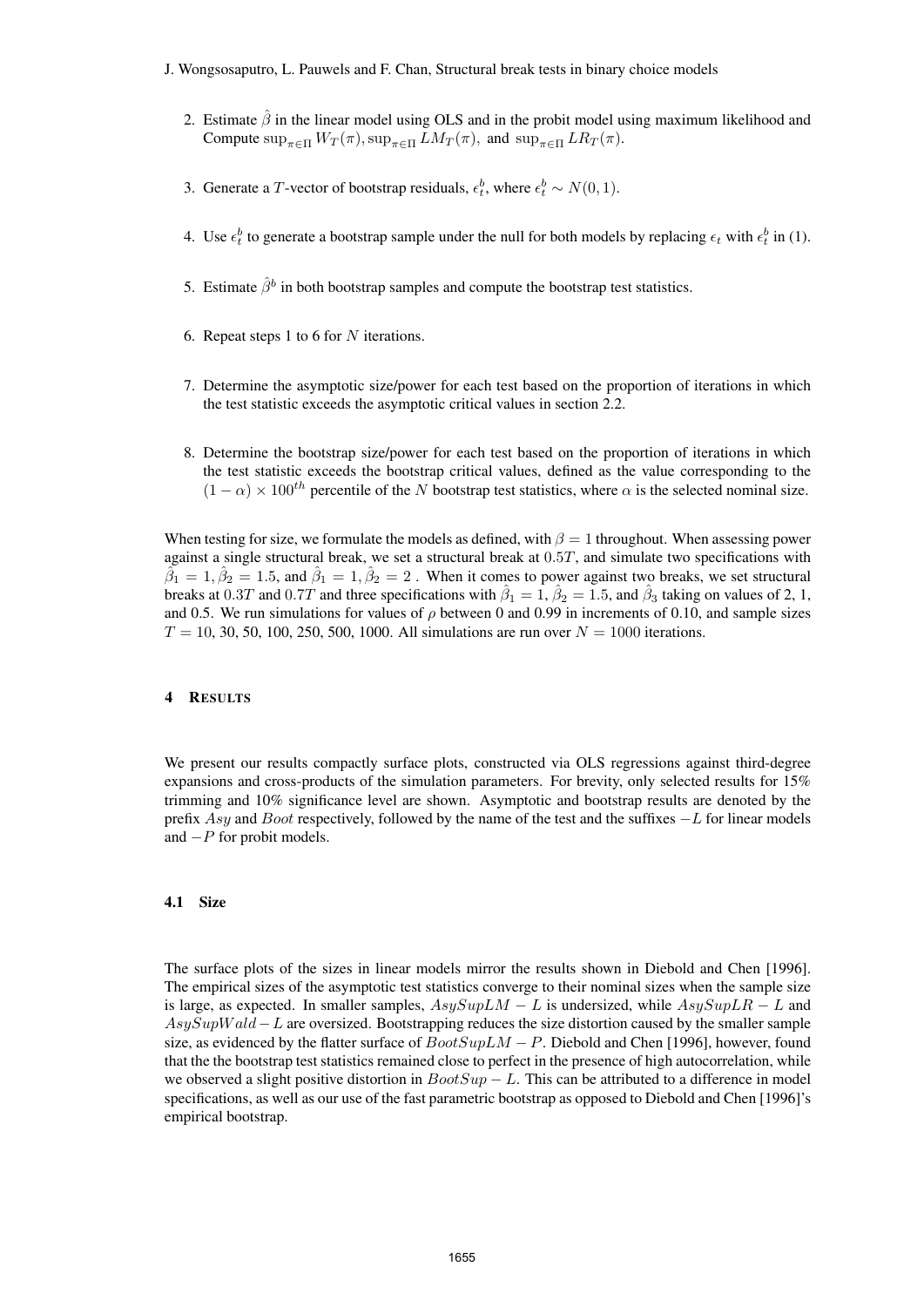#### J. Wongsosaputro, L. Pauwels and F. Chan, Structural break tests in binary choice models



Figure 1. Size of the Andrews [1993] test



Figure 1a: Size distortion of  $AsySupLM - L$  Figure 1b: Size distortion of linear  $BookSupLM - L$ 



Figure 1c: Size distortion of  $AsySupW - P$  Figure 1d: Size distortion of  $BookSupW - P$ 

The size results for  $AsySup - P$ , however, stand in stark contrast to their linear counterparts. While the asymptotic test statistics do converge to their nominal sizes, the convergence is much slower than in the linear models.  $AsySupW - P$ , in particular, remains undersized even when the sample size is 500. In addition, the effect of high autocorrelation is especially harsh on the test statistics when applied to Probit models, with the empirical sizes becoming oversized to unmanageable levels. Somewhat peculiarly, this size distortion worsens as the sample size increases, perhaps because the effects of autocorrelation build up fairly slowly and require a larger sample size to have an impact on the test statistic. Similar to the linear case, bootstrapping greatly reduces size distortion in smaller sample sizes, but this only occurs in the probit model when the autocorrelation is low. Under higher levels of persistence, bootstrapping appears to exacerbate the size distortion, although this most likely occurs because the undersizing of the asymptotic test statistics cancels some of the oversizing caused by the autocorrelation. Overall, these results suggest that correcting for the presence of autocorrelation is particularly important when testing for structural breaks in Probit models, more so than in linear models.

# 4.2 Power

The surface plots show that the power of the tests increase with the sample size and eventually converge to 1. It was observed in the linear case that  $AsySupW - L$  had the highest power, followed by  $AsySupLR−$ L and then  $AsySupLM - L$ . It has to be noted, however, that this difference is most likely due to size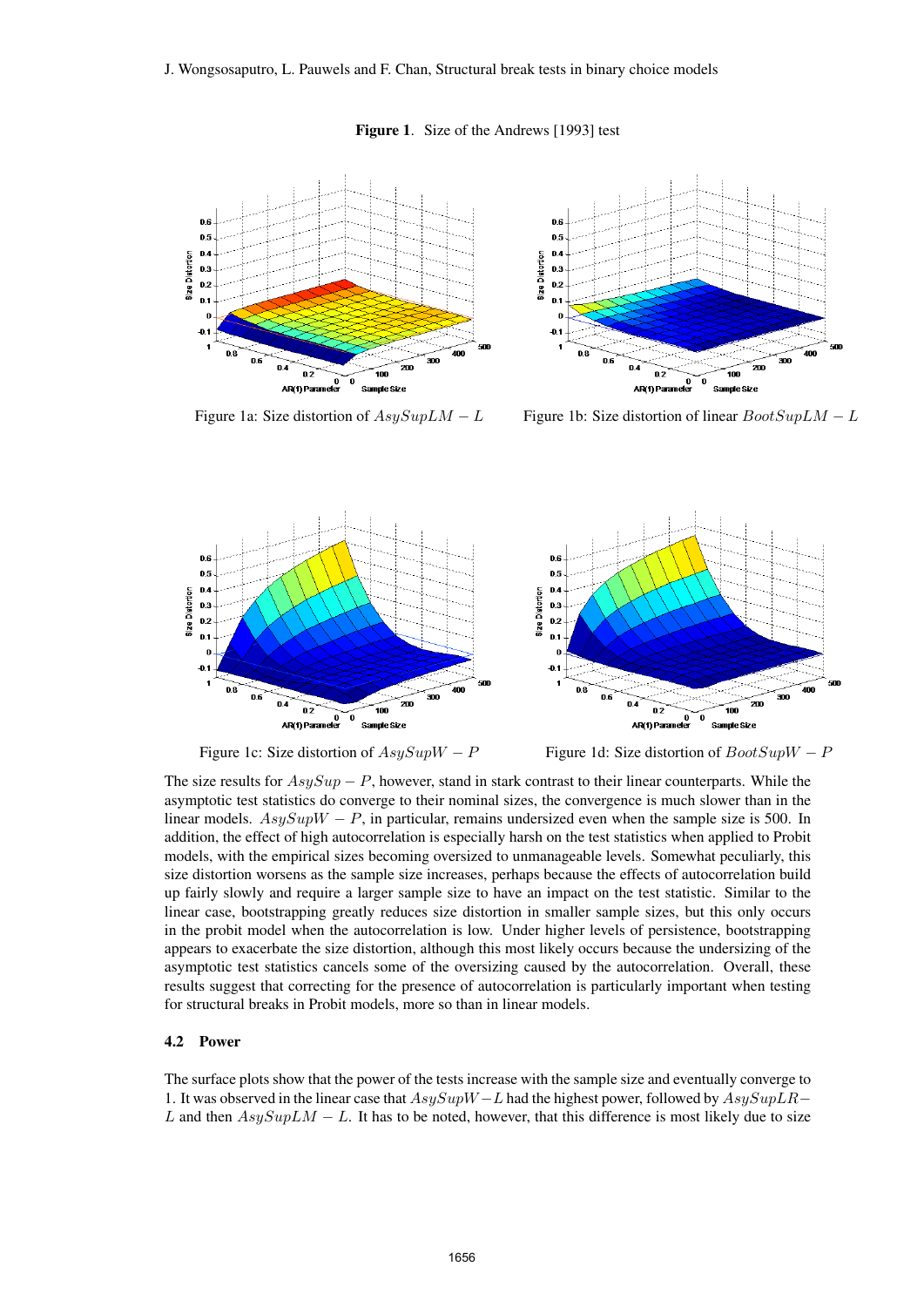# Figure 2. Single break:  $\beta_1 = 1, \beta_2 = 1.5$



distortions, since  $AsySupW - L$  has the highest size distortion of the three. Autocorrelation has a substantial negative impact on power, with the loss in power becoming more noticeable as the sample size increases.

Comparing the probit results with the linear results, we observe the same patterns in  $AsySup - P$  as described above, except that  $AsySup - P$  generally has considerably less power than its linear counterparts. While the effect of autocorrelation on power appears to be diminished in the probit model, this is again most likely due to the test statistics being grossly oversized in the probit model. Indeed, the rejection rates of the tests is barely higher than their empirical sizes when persistence is high. The other simulations also yield a few other interesting observations. When we set  $\beta_2 = 2$ , the power of all the tests increased, which shows that the magnitude of the break has a positive effect on Sup-type tests. In addition, we also observed slight power gains under high autocorrelation when the level of trimming increases, which concurs with the results of Bai and Perron [2004]. Finally, we also found that the tests became less precise in identifying the position of the identified breakpoint as the level of autocorrelation increases. This was once again exacerbated in the Probit models as compared to the linear ones.

The simulations containing multiple breaks show that the power of the test is greatly reduced when the breakpoints are in opposite directions, a result that was also seen in Bai and Perron [2004]. The power of the test statistics when  $\beta_3 = 2$  was greater than a single change from  $\beta_1 = 1$  to  $\beta_2 = 1.5$ , but less than a single change to  $\beta_2 = 2$ . In contrast, the power of the tests when  $\beta_2 = 1.5$  and  $\beta_3 = 1$ was the lowest out of our simulation specifications. We observed, once again, that this result was more noticeable in the probit models. This has implications on data sets containing temporary structural breaks and models involving regime-switching, since the tests will find it difficult to pick up these breaks. The specification in which  $\beta_1 = 1$ ,  $\beta_2 = 1.5$ , and  $\beta_3 = 0.5$  involves a second structural break that is greater in magnitude and in the opposite direction from the first. In this case, the tests exhibited greater power than a single change to  $\beta_2 = 1.5$ , but less than a staggered change with  $\beta_2 = 1.5$  and  $\beta_3 = 2$ . This seems to suggest that the loss in power occurring due to the breaks of opposite sign cancelling out can be alleviated provided that one of the breaks has a larger magnitude than the other.

#### 5 CONCLUSION

This paper presented a simulation analysis comparing the size and power of the Andrews [1993] Sup-type test statistics under finite-samples and varying degrees of autocorrelation in Probit and linear models. Our results for linear models match with previous studies carried out in literature, but also showed that many of the shortcomings of the test statistics in linear models are magnified in probit models. In particular, the test statistics had larger size distortions, lower power, and were more inaccurate in identifying the